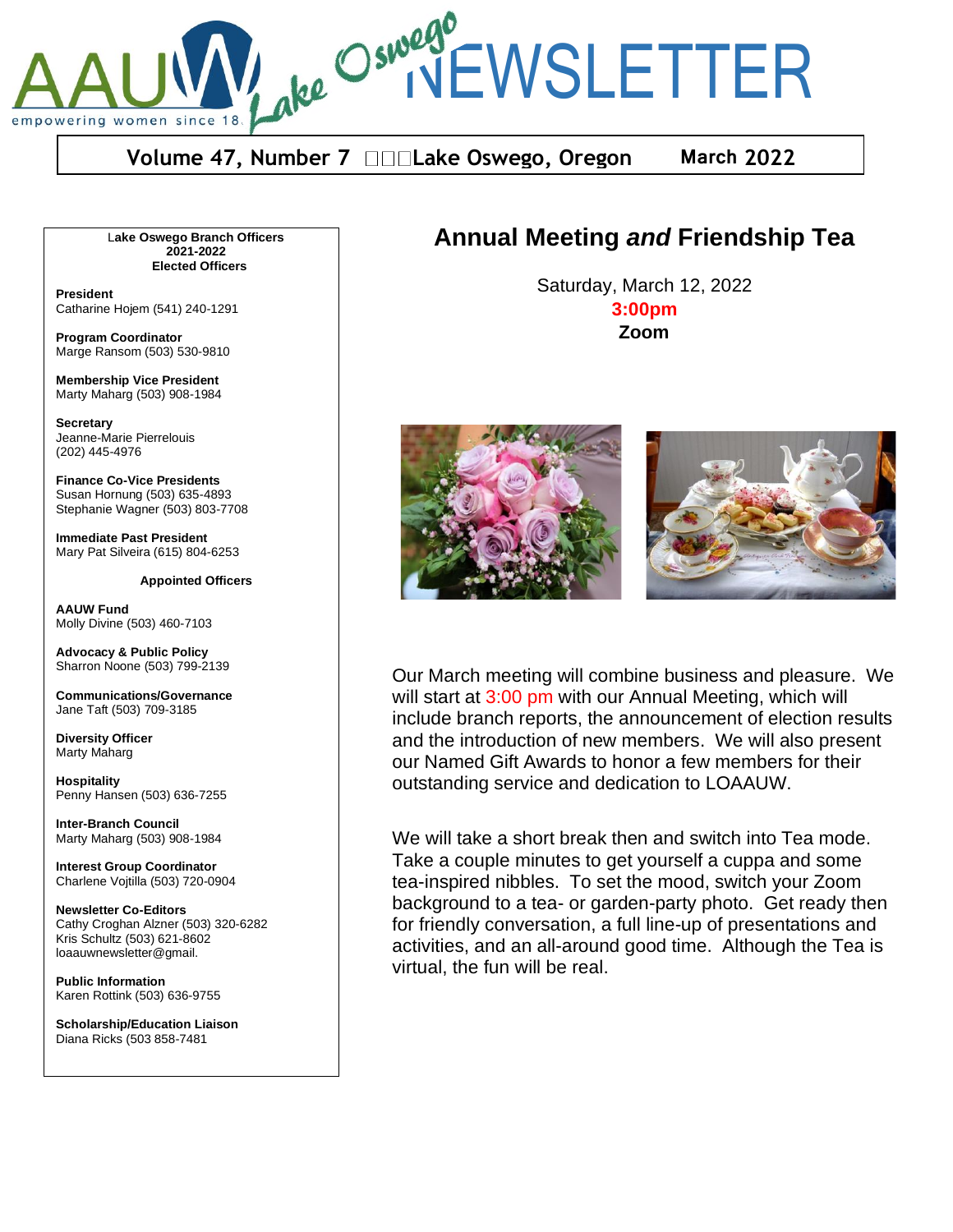#### **Connections** Catharine Hojem



March is Women's History Month, and March 8th is International Women's Day (IWD). For over 100 years this holiday has celebrated women's social, economic, cultural and political achievements.

This year the United Nations selected "Gender equality today for a sustainable tomorrow**"** as the theme for International Women's Day. It recognizes the contribution of women and girls around the world who are on the front lines working towards climate change adaptation, mitigation, and response, to create a more sustainable future for all.

The following four inspiring women are representative of world-wide diversity. Although from different cultures, they share a joint mission; restoration of the environment which simultaneously helps individuals, communities and our global village*.*



**Isatou Ceesay** is a Gambian activist known as the "Queen of Recycling" who created a movement called "One Plastic Bag." Ceesay taught women how to upcycle plastic bags into bags, purses and backpacks, creating the *N'jau Recycling and Income Generation Group* which provided livelihoods to hundreds of women.



**Winona LaDuke** is an American indigenous environmentalist, political activist and program director for *Honor the Earth*. She advocates for issues involving climate change solutions, renewable energy, sustainable food systems, and environmental justice for indigenous communities. She also has been inducted into the National Women's Hall of Fame, and was one of *Time* magazine's fifty most promising leaders under forty years of age.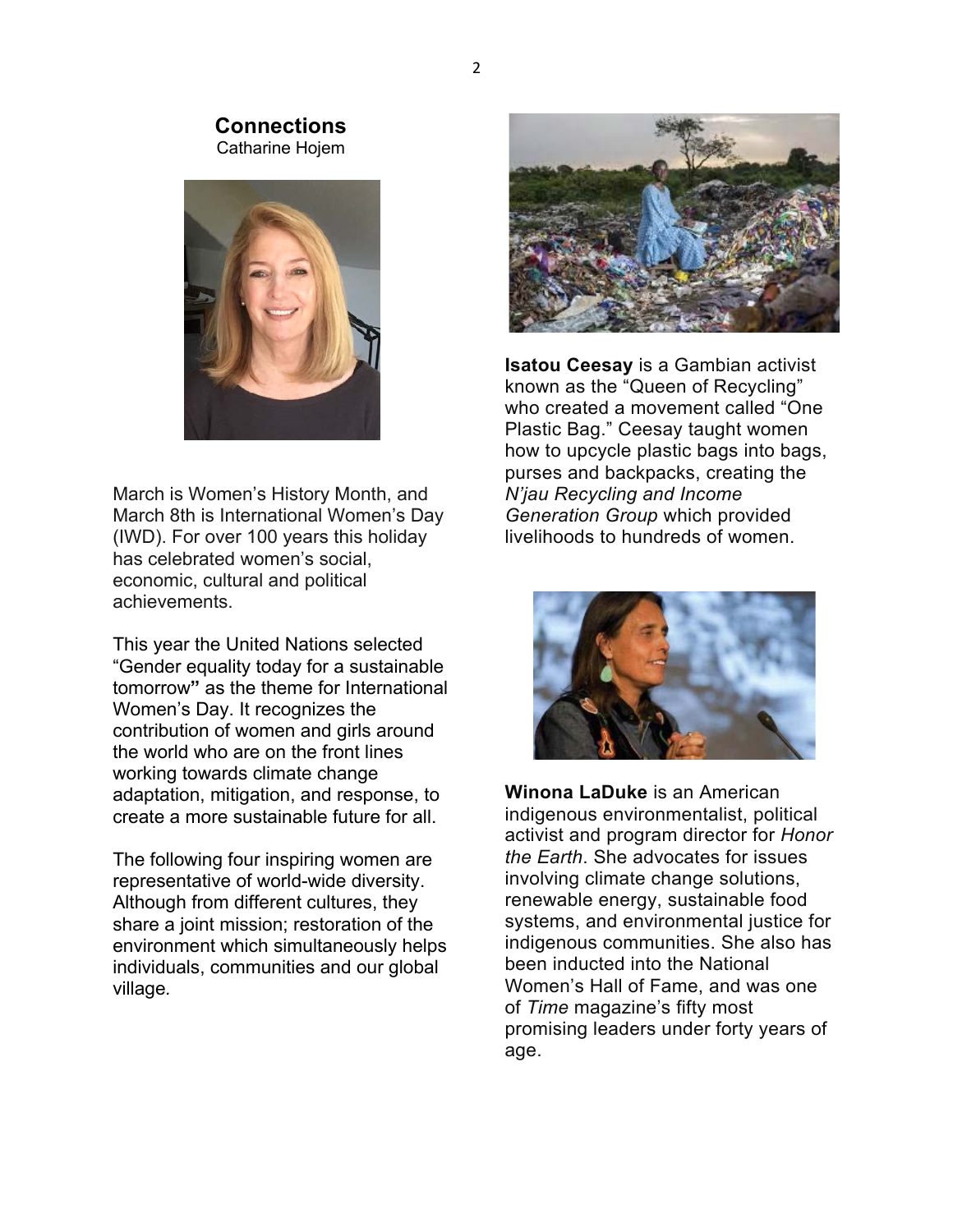

3



Photo by Stuart Pearce

. **Sylvia Earle Ph.D.** is a legendary American marine biologist, author, and explorer for *National Geographic* and a pioneer of modern SCUBA gear, discovering many underwater life forms. Earle was the first female chief scientist of the U.S. (NOAA) National Oceanic and Atmospheric Administration and the founder of Deep Ocean Exploration and Research. Today, she devotes her time to raising awareness about climate change and sustainability. Her foundation *Mission Blue* was created to enlist global support to protect marine life. The documentary of the same name (Netflix), showcases her efforts to mediate the impacts of oil pollution.



Everett Collection Inc/Alamy

**Vandana Shiva** is an Indian ecologist, physicist, and activist. As the founder and director of the *Research Foundation for Science, Technology and Natural Resource Policy*, one of her prime goals

is challenging corporate agriculture and fighting for farmers' rights to change the food system for the better. "I don't want to live in a world where five giant companies control our health and our food," she said.

**\*\*\*\*\*\*\*\*\*\***

#### **AAUW 2021 Achievement Highlights** Mary Pat Silveira

As difficult as 2021 was for the reasons that we all know, AAUW continued to grow its online programs through webinars and the Equity Network learning community. Participation in both Start Smart and Work Smart training increased, and AAUW piloted a new financial literacy program, Money Smart, at Historically Black Colleges and Universities, Women's Colleges and Minority Serving Institutions.

AAUW launched STEMEd for Girls, a virtual pilot program, to encourage high school girls to pursue careers in science, technology, engineering and math. By switching to an on-line format, high school students also had the opportunity to participate in NCCWSL (National Conference for College Women Student Leaders).

AAUW's Two-Minute Activists gave members the opportunity to call upon their elected officials for action on such priorities as paycheck fairness, paid leave, reproductive rights, and student loan forgiveness, among others. All five of the top bills passed the House of Representatives in 2021. The Legal Advocacy Fund (LAF) supported five active cases and awarded two new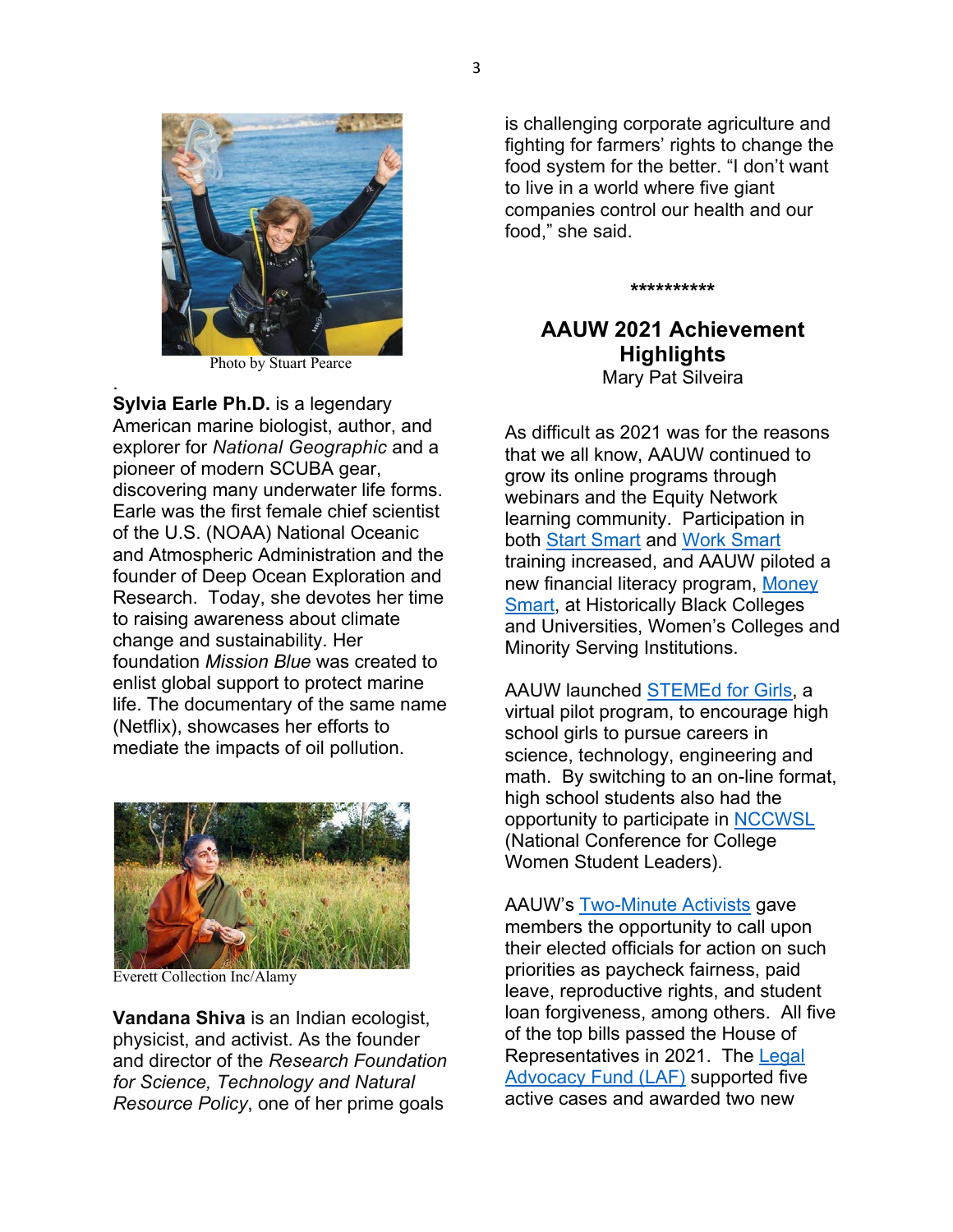grants to support law school clinical programs.

AAUW concluded four important research projects and publications in 2021. These include: Systemic Racism and the Pay Gap; Factory Flaw: The Attrition and Retention of Women in Manufacturing; The Power Gap Among Top Earners at America's Elite Universities; and Pandemic Inequity: Latinas and the COVID-19 Experience.

More detail on these projects and all of the other activities mentioned is available by clicking on the links.

**\*\*\*\*\*\*\*\*\***

#### **Diversity News** Marty Maharg

On March 24 at 4:00 pm PST, the AAUW Inclusion and Equity Committee will present "Intersectionality Identified," a Zoom webinar about the meaning and significance of intersectionality.

So…what is intersectionality? In 1989, Kimberlé Crenshaw, professor at Columbia Law School, coined the term which acknowledges that everyone has their own unique experiences regarding gender, race, class, sexual orientation, age, religion and physical and mental ability that must be recognized and respected. Any factor, and/or combination thereof, can cause discrimination or privilege.

For example, when job qualifications are equal with men, women, by virtue of their gender, frequently are paid less for the same job. This disparity is even greater when the person is both female and a person of color. Adding in any of

the other factors increases the disparity. By understanding the complexity of intersectionality, one can begin to appreciate the complicated and cumulative impact of discrimination and oppression.

If you would like to register for the webinar or just want learn more about diversity please go to: https://www.aauw.org/resources/membe r/governance-tools/dei-toolkit

YouTube has several videos about intersectionality. The following is short and gives a simple, but very good explanation. https://youtu.be/w6dnj2IyYjE

For more information about pay inequity, go to: https:/www.aauw.org/resources/article/f ast-facts-pay-gap/

#### **\*\*\*\*\*\*\*\***

### **Advocacy and Public Policy** Sharron Noone

Four state legislators addressed fifty to sixty Oregon AAUW members. Their theme was the interplay of politics, policy making and partisanship. All of the speakers referred to problems that the Covid pandemic has caused. Below are a few significant points they made:

1) The Covid pandemic has made building relationships amongst a variety of points of view more difficult, resulting in a more confrontational atmosphere. 2) To better understand individuals' points of view, it is important to read and to talk with people from all regions of Oregon.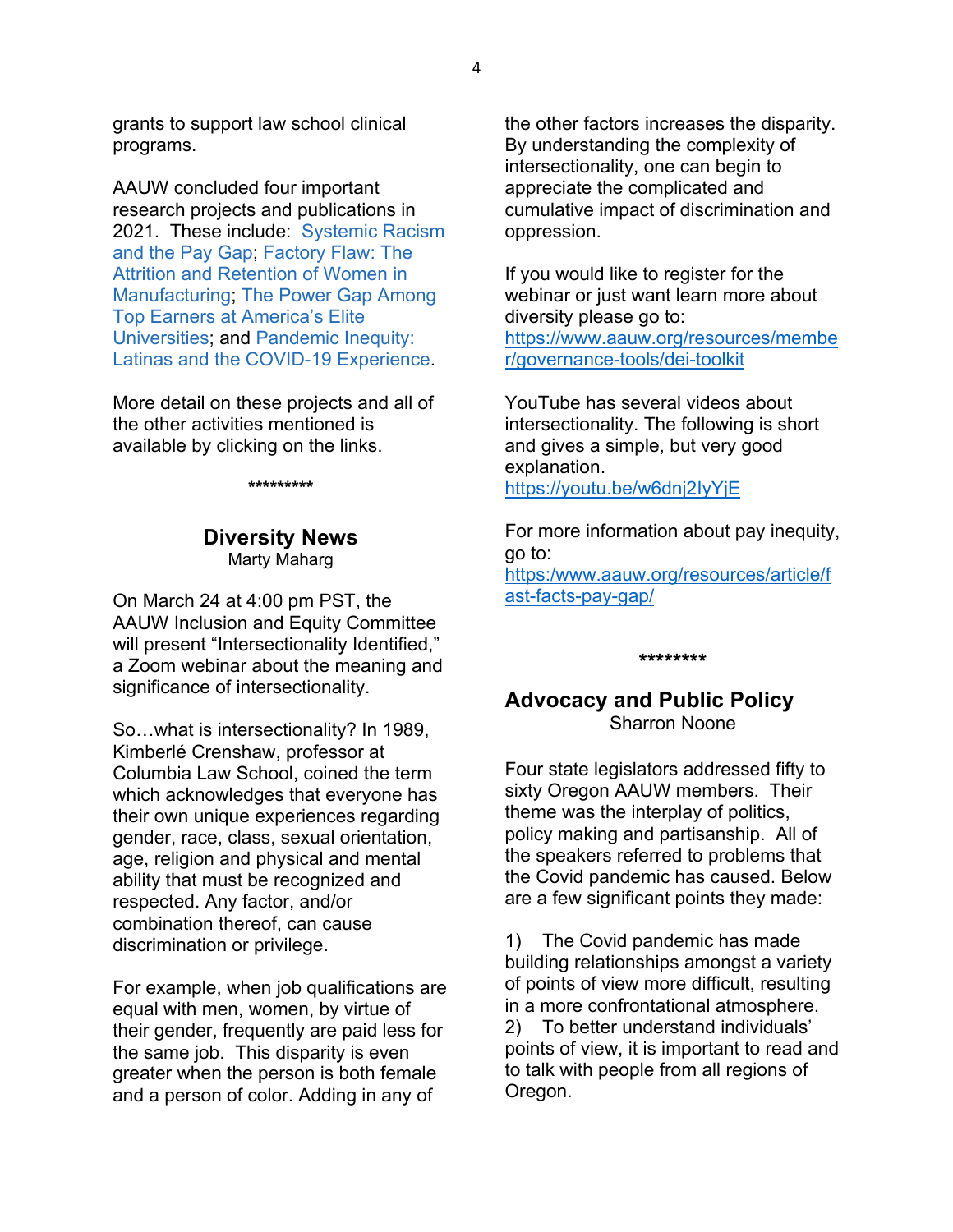3) While legislators work to make long-range solutions, they often must respond to short term situations.

Additionally, the speakers discussed several bills in the up-coming short session that AAUW Oregon is supporting. Below are the YouTube links to the Lobby Day recordings.

1. February 15 with journalist Dick Hughes.

[https://www.youtube.com/watch?v=cZJKa vZ3cTo

2. February 16 with Representatives Campos, Neron and Reynolds.

[https://www.youtube.com/watch?v=fkSkJi5 jtCc

**\*\*\*\*\*\*\*\*\*\*\***

## **Upcoming Annual Meeting**



During the March 9 meeting, the Branch election of officers' results will be announced. **Ballots will be emailed to each member**. **Please take a few moments to complete the online survey casting your vote for our slate of officers**. This is your Branch and **your vote is important.**

# **LO AAUW Fund Update**

Molly Divine

We received the final report for the 2021 donations Lake Oswego branch members sent to national AAUW Funds. The response to our call for donations was terrific! Lake Oswego members contributed \$3,877, and this was during the second year of Covid restricted activities.

Based on those numbers, the Lake Oswego branch is entitled to choose multiple recipients for the Named Gift Awards. Recipients are selected from our membership to be honored for their ongoing exceptional contributions to the greater good of the branch. The selection committee has chosen three members to honor with this award for the 2021-2022 year. We are excited to announce these honorees during our March Tea. Thank you again for your continuing financial support for the AAUW Funds.

\*\*\*\*\*\*\*\*

**Book Blurb** Cathy Croghan Alzner



*The Healing of Natalie Curtis*

Award winning Oregon author Jane Kirkpatrick again has written another compelling work of historical fiction which is based upon the tenacity of a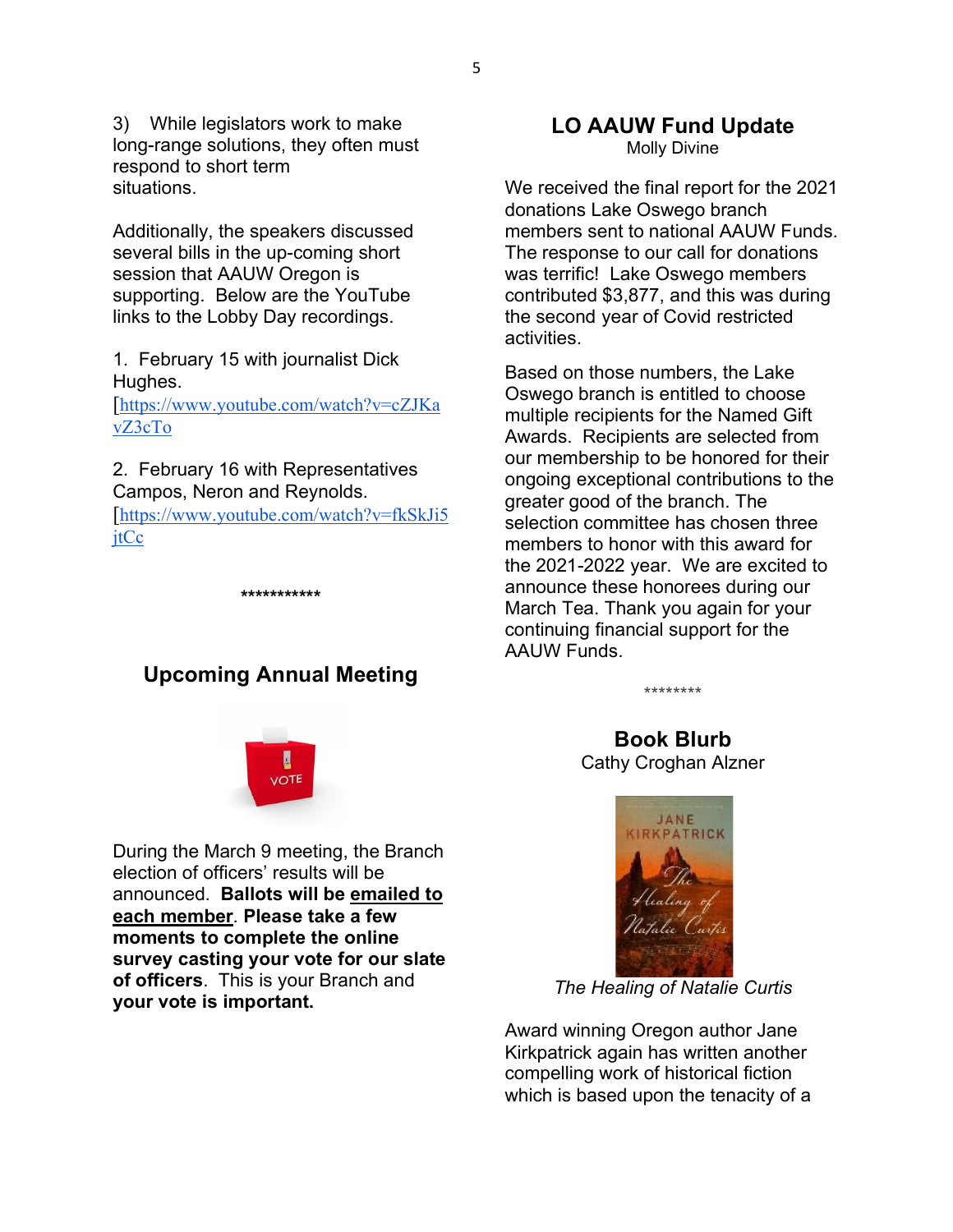young woman who confronts the US government.

Natalie Curtis, a classically trained concert pianist and vocalist, suffered a breakdown resulting in five years of isolation, self-doubt and the inability to experience joy in her music. In 1902, hoping to find some remedy, Natalie accepted her brother's invitation and left her family and her New York home to join him in the West where she hears a very different type of music: the melodies, rhythms and stories of the Southwestern indigenous women.

In an attempt to assimilate and destroy vestiges of indigenous culture, the US Government had outlawed all dancing to, singing and speaking of indigenous languages. Outraged and sorrowful Natalie made it her life's work to honor the indigenous peoples, codify their songs before they became extinct, and get unjust laws repealed (remember women had very little political voice).

To watch an interview with Jane Kirkpatrick about this novel please see:

"Powell's Books and Jane Kirkpatrick presents The Healing of Natalie Curtis in conversation with Craig Johnson"

https://www.youtube.com/watch?v=MTP **LCsnuFnA** 

#### **Member Profiles**

**Annie Arkebauer**  Mary Pat Silveira



Annie began her life in the South of England. She was ten when her father's work took the family to Montreal, Canada where Annie had the opportunity to learn both French and ice skating. Six years later, the family moved again, this time to Washington. Annie finished school in Bellevue and earned her teaching certificate at the University of Washington. After eight years of teaching, she returned to school and earned her M.Ed. at Lewis and Clark and her Administrative Credential from Central Washington University in Ellensburg. She returned to teaching but quickly advanced to Principal, a position she held for twenty years in two Elementary Schools.

During this period, she met Charlie Arkebauer. When Charlie accepted a job in Tualatin, Annie chose to join and marry him, and the two moved to Mountain Park, in Lake Oswego. Their daughter Kelie was born in 1977.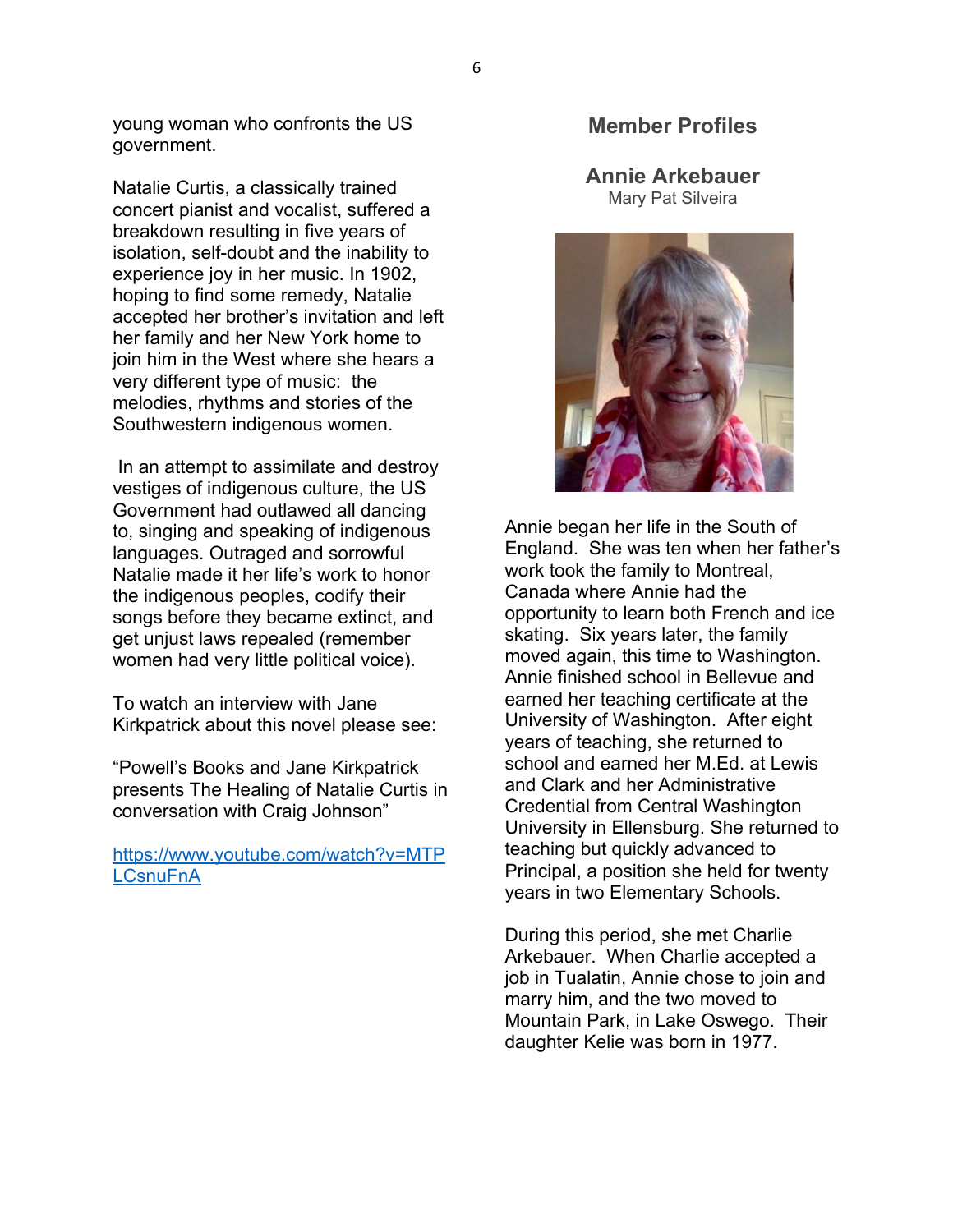Annie joined AAUW Lake Oswego about fifteen years ago and served as co-Program VP from 2007-2009.

Never mind that Annie is now retired. She likes to stay busy. She remains involved in the lives of her two teenage granddaughters, is an avid reader and member of two book groups, and she participates in Delightful Dining. She is also on the Board of ReRuns at Lakewood Center for the Arts. She began travelling internationally as a young adult and is now in the enviable position of no longer needing a "bucket list." She does love to go to Hawaii and does so whenever possible.

Annie's real passion, however, is the protection and nurturing of children. She is a CASA Volunteer and is involved in organizations that fight for gun control, particularly in light of the school massacres. Above all, it is important to her that she continue to make a difference.

#### **Lois Isbell** Marty Maharg



Lois joined AAUW following our tea for potential new members held just prior to the 2020 Covid lockdown. Due to a lack of in-person events she only recently became more active, joining our Fall outdoor Lunch Bunch activities.

Born in Berkeley, California, Lois grew up in Pomona, California. She received her BA in Psychology from UC Chico and her MEd from Lewis and Clark College, Portland.

Lois worked for the Multnomah County Office of Corrections for ten years. When her husband was assigned to Asia, she and her family made a jobrelated move to Taiwan and Malaysia, where they lived for four years. Upon returning, Lois worked for social service agencies and non-profit organizations. Beginning in 1998, she worked fifteen years for the Oregon Liquor Control Commission teaching classes to alcohol servers. The majority of her students were young and she enjoyed working with them.

Now retired, Lois is a member of two book groups, a nonfiction group she joined twenty-five years ago and our Tuesday group. She also is a member of Lunch Bunch. She enjoys playing bridge, daily walks, jigsaw puzzles and recently has become interested in attending plays. In addition, she leads a meditation group on Saturday mornings at the Mountain Park Community Center.

Lois's son, Scott, daughter-in-law, Rachel and six-year-old grandson, Owen, live in Wilmette, Illinois.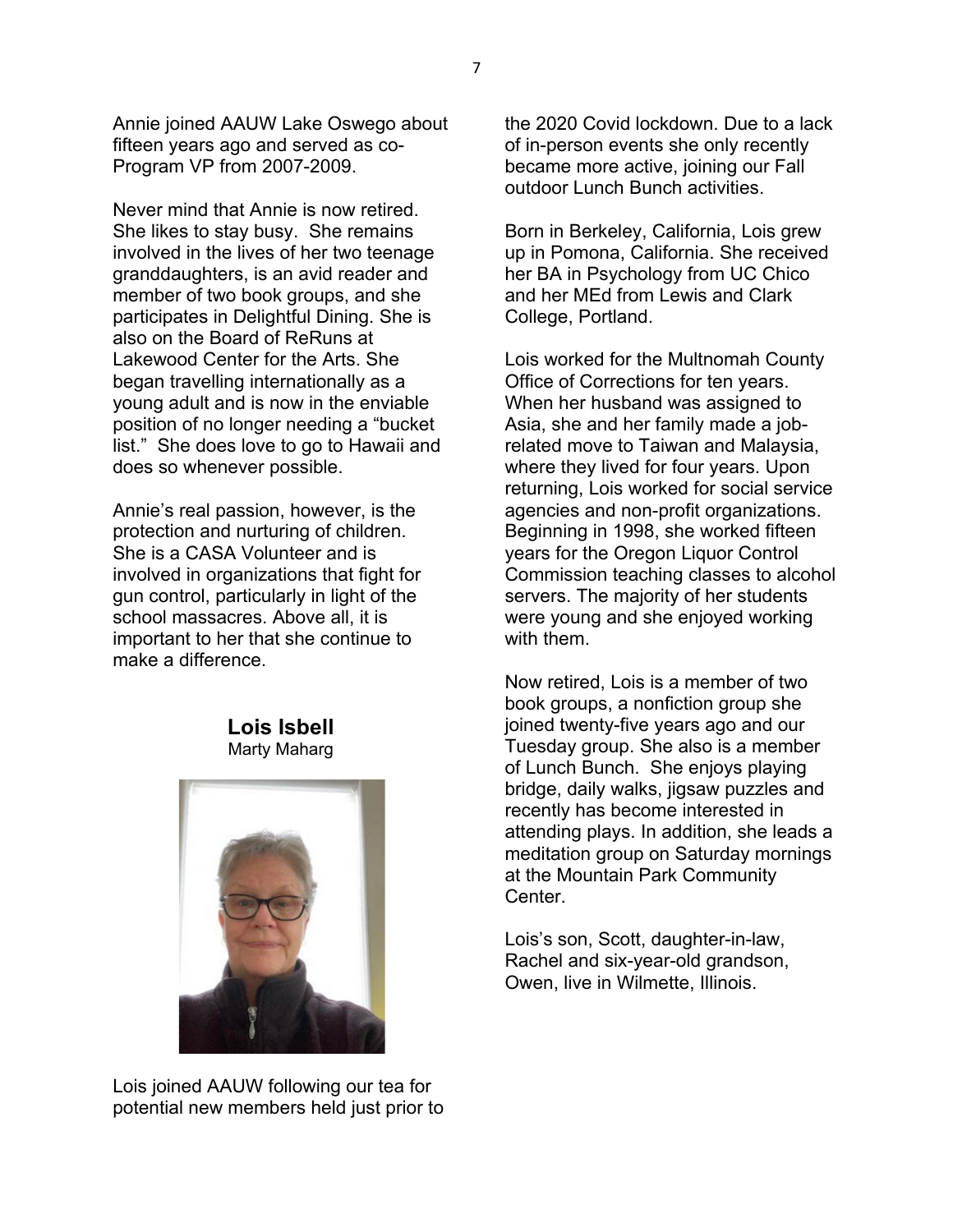#### **In Memory of Diane Smith** Penny Hansen



Diane Norma Hardiman Smith was a fairly recent new member of our Lake Oswego Branch of AAUW. She was born in Portland on July 10, 1943 and passed away on January 24, 2022. She attended school in the David Douglas school district. She graduated from the Oregon Dental School, R.D.H., earned a B.S. in Psychology at Portland State University and a Masters of Education at Oregon State University.

Diane was an instructor of Dental Hygiene at Portland Community College for nearly three decades. She loved teaching and interacting with her students. After her retirement she decided to sponsor an endowed scholarship, the Diane Hardiman Smith Dental Scholarship, through the PCC Foundation. She enjoyed meeting the first scholarship recipient and was happy giving back to her profession.

Prior to joining our branch Diane created and donated jewelry for our Scholarship Fund which was sold at our annual

Spring Tea. Diane's kindness, warmth, laughter and generosity will be remembered and missed.

If you choose, you can make a donation to the above-named PCC Foundation or to the St. Francis of Assisi Church in Wilsonville. Her funeral has already been held.



Happy March birthday wishes to Dixie Kroupa and Stephanie Wagner Belated February birthday wishes to Karen Rottink

**\*\*\*\*\*\*\***

"Always be a first-rate version of yourself, instead of a second-rate version of somebody else" Judy Garland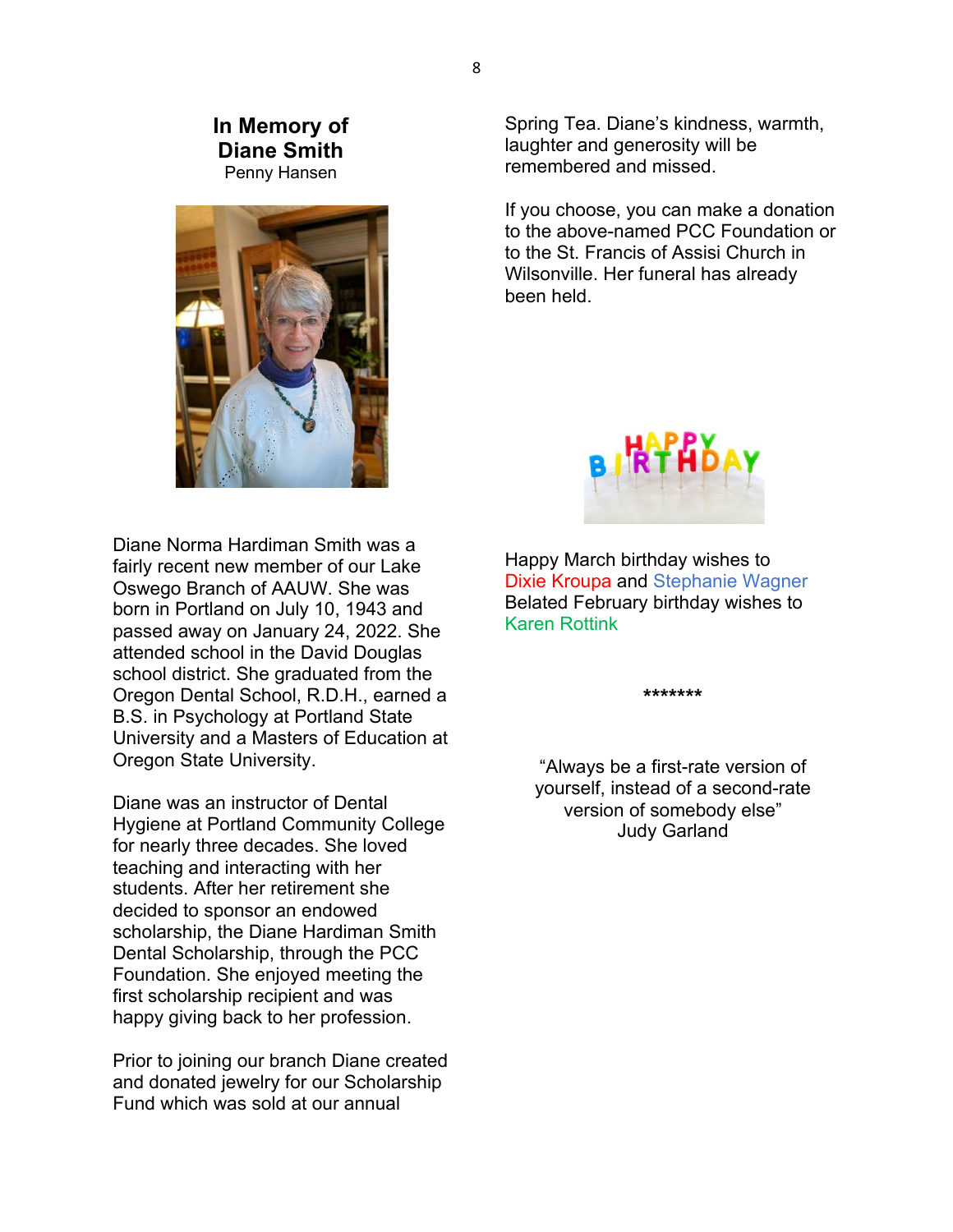#### **Interest Group Happenings**

Please confirm with group leader how your group is meeting

#### **Interpretive Books 3rd Thursday at 9:30am**

Date: March 17 Book: *Lab Girl* by Hope Jahren

Contact Connie Irwin, irwinconnie44@gmail.com

#### **Murder by the Book 2nd Wednesday at 12:00pm**

Date: March 9 Book: *The Case is Closed* by Patricia **Wentworth** 

Contact Jane Taft, taft.jane@gmail.com, Stephanie Carter, secarter1@gmail.com

#### **Non-Fiction Books 2nd Monday at 11:00am**

Date: March 14 Book: *The World in a Grain: The Story of Sand and How it Transformed Civilization* by Vince Beiser

Contact Mary Pat Silveira, mpsilveira@usa.net

#### **Tuesday Books 4th Tuesday at 11:00am**

Beginning March 22, we will be leaving zoom and returning to the Szechuan Kitchen for our meetings! 15450 SW Boones Ferry Road Lake Oswego

Date: March 22 Book: *Our Woman in Moscow* by Beatriz Williams

Contact Lynda Bigler, libigler@easystreet.net

#### **Thursday Evening Books 4th Thursday at 7:00pm**

Date: March 24 Book: *The Midnight Library* by Matt Haig

Contact Suzanne Kaveckis, smkaveckis@icloud.com

**Public Policy & Advocacy 3rd Friday at 11:00am** Date: March 18

Contact Sharron Noone smnrrooe@aol.com

#### **Lunch Bunch 3rd Tuesday at 11:30am**

Lunch Bunch continues to evaluate the safest way to meet each month. Look for an email update with specific plans.

#### Contact Marge Ransom at wrandmr68@yahoo.com or Charlene Vojtilla at charjoy8@gmail.com

#### **Delightful Dining**

Date: April 9 Time: 6pm Theme: "Vegetables Unleashed" at the home of Charlene Vojtilla

For more information, contact Jane Taft taft.jane@gmail.com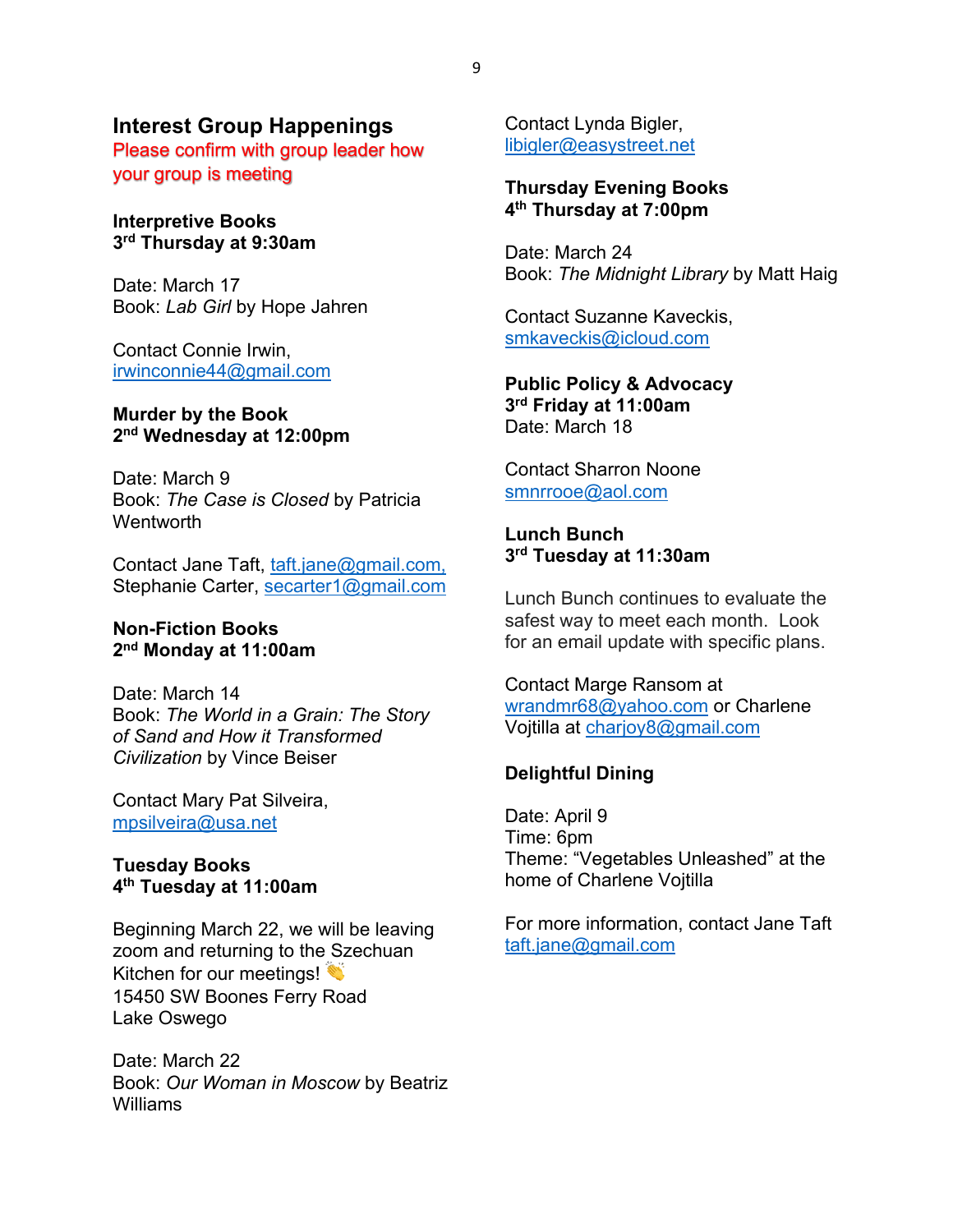| <b>March 2022</b><br>Unless otherwise stated, all meetings will be via ZOOM |                                          |                                                           |                                       |                                                         |                                                                            |                                                                                          |  |  |  |  |
|-----------------------------------------------------------------------------|------------------------------------------|-----------------------------------------------------------|---------------------------------------|---------------------------------------------------------|----------------------------------------------------------------------------|------------------------------------------------------------------------------------------|--|--|--|--|
| <b>Sunday</b>                                                               | <b>Monday</b>                            | <b>Tuesday</b>                                            | Wednesday                             | <b>Thursday</b>                                         | <b>Friday</b>                                                              | <b>Saturday</b>                                                                          |  |  |  |  |
|                                                                             |                                          | $\mathbf{1}$<br><b>Board</b><br><b>Meeting</b>            | $\overline{2}$                        | $\overline{3}$                                          | $\overline{4}$                                                             | $\overline{5}$                                                                           |  |  |  |  |
| 6                                                                           | $\overline{7}$                           | 8<br><b>International</b><br><b>Women's</b><br><b>Day</b> | $9\,$<br><b>Murder by</b><br>the Book | 10                                                      | 11                                                                         | $\overline{12}$<br><b>Branch</b><br><b>Annual</b><br><b>Meeting</b><br>and Tea<br>3:00pm |  |  |  |  |
| 13<br><b>Spring</b><br><b>Ahead</b>                                         | 14<br><b>Non-Fiction</b><br><b>Books</b> | 15                                                        | 16                                    | $\overline{17}$<br><b>Interpretive</b><br><b>Books</b>  | $\overline{18}$<br><b>Public</b><br><b>Policy &amp;</b><br><b>Advocacy</b> | 19                                                                                       |  |  |  |  |
| 20                                                                          | 21<br><b>Story</b><br><b>Telling</b>     | 22<br><b>Tuesday</b><br><b>Books</b>                      | 23                                    | 24<br><b>Thursday</b><br><b>Evening</b><br><b>Books</b> | 25                                                                         | 26                                                                                       |  |  |  |  |
| 27                                                                          | 28                                       | 29                                                        | 30                                    | 31                                                      |                                                                            |                                                                                          |  |  |  |  |